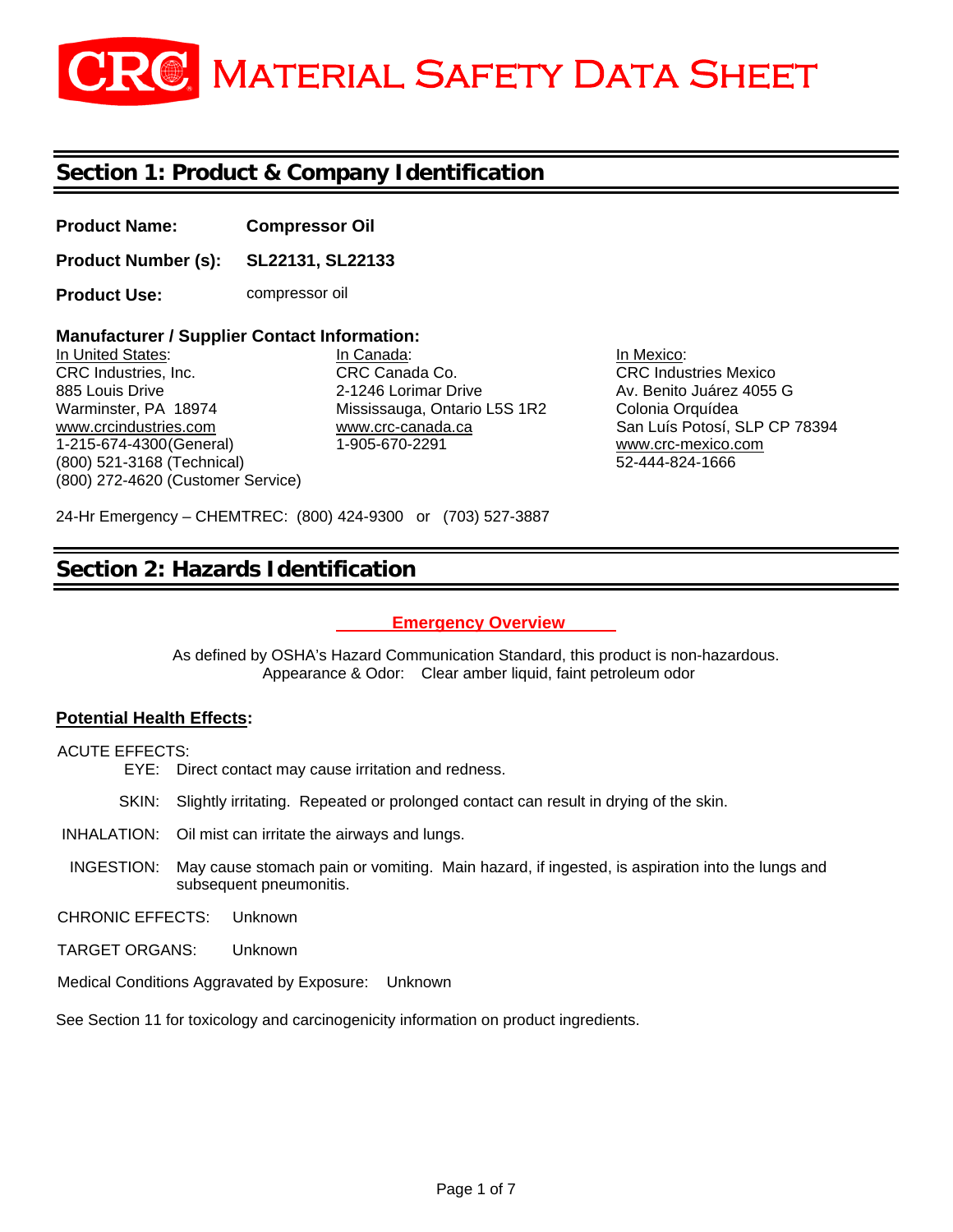## **Section 3: Composition/Information on Ingredients**

| <b>COMPONENT</b>                             | <b>CAS NUMBER</b> | % by Wt.  |
|----------------------------------------------|-------------------|-----------|
| Hydrotreated light naphthenic distillates    | 64742-53-6        | $10 - 30$ |
| Solvent-refined heavy naphthenic distillates | 64741-96-4        | $60 - 80$ |
| Lubricant additive package                   | proprietary       | $3 - 7$   |
| Zinc alkyldithiophosphates                   | proprietary       | ~< 0.6    |

## **Section 4: First Aid Measures**

| Eye Contact:        | Immediately flush with plenty of water for 15 minutes. Call a physician if irritation persists.                                                                  |
|---------------------|------------------------------------------------------------------------------------------------------------------------------------------------------------------|
| Skin Contact:       | Remove contaminated clothing and wash affected area with soap and water. Call a physician if<br>irritation persists. Wash contaminated clothing prior to re-use. |
| Inhalation:         | Remove person to fresh air. Keep person calm. If not breathing, give artificial respiration. If<br>breathing is difficult give oxygen. Call a physician.         |
| Ingestion:          | Do NOT induce vomiting. Get medical attention immediately. Never give anything by mouth to an<br>unconscious person.                                             |
| Note to Physicians: | Treat symptomatically.                                                                                                                                           |

## **Section 5: Fire-Fighting Measures**

| As defined by OSHA, this product is nonflammable.<br><b>Flammable Properties:</b> |                                                       |                           |  |  |  |
|-----------------------------------------------------------------------------------|-------------------------------------------------------|---------------------------|--|--|--|
|                                                                                   | Flash Point: $350^{\circ}$ F / 177 $^{\circ}$ C (COC) | Upper Explosive Limit: ND |  |  |  |
| Autoignition Temperature: ND                                                      |                                                       | Lower Explosive Limit: ND |  |  |  |

#### **Fire and Explosion Data:**

|                              | Suitable Extinguishing Media: Foam, dry chemicals, sand, dolomite, carbon dioxide                                                                                                                                                                                                                                                                                                                                   |
|------------------------------|---------------------------------------------------------------------------------------------------------------------------------------------------------------------------------------------------------------------------------------------------------------------------------------------------------------------------------------------------------------------------------------------------------------------|
| Products of Combustion:      | Acrid smoke/fumes; oxides of carbon, sulfur                                                                                                                                                                                                                                                                                                                                                                         |
| <b>Explosion Hazards:</b>    | Containers, when exposed to heat from fire, may build pressure and rupture.                                                                                                                                                                                                                                                                                                                                         |
| Protection of Fire-Fighters: | Firefighters should wear self-contained, NIOSH-approved breathing apparatus for<br>protection against suffocation and possible toxic decomposition products. Proper eye and<br>skin protection should be provided. Use water spray to keep fire-exposed containers cool<br>and to knock down vapors which may result from product decomposition. Volume and<br>pressure of material increases strongly when heated. |

## **Section 6: Accidental Release Measures**

| Personal Precautions:      | vapors. | Use personal protection recommended in Section 8. Minimize skin contact. Avoid breathing                                |
|----------------------------|---------|-------------------------------------------------------------------------------------------------------------------------|
| Environmental Precautions: |         | Take precautions to prevent contamination of ground and surface waters. Do not flush into<br>sewers or storm drains.    |
|                            |         | Methods for Containment & Clean-up: Dike area to contain spill. Ventilate the area with fresh air. If in confined space |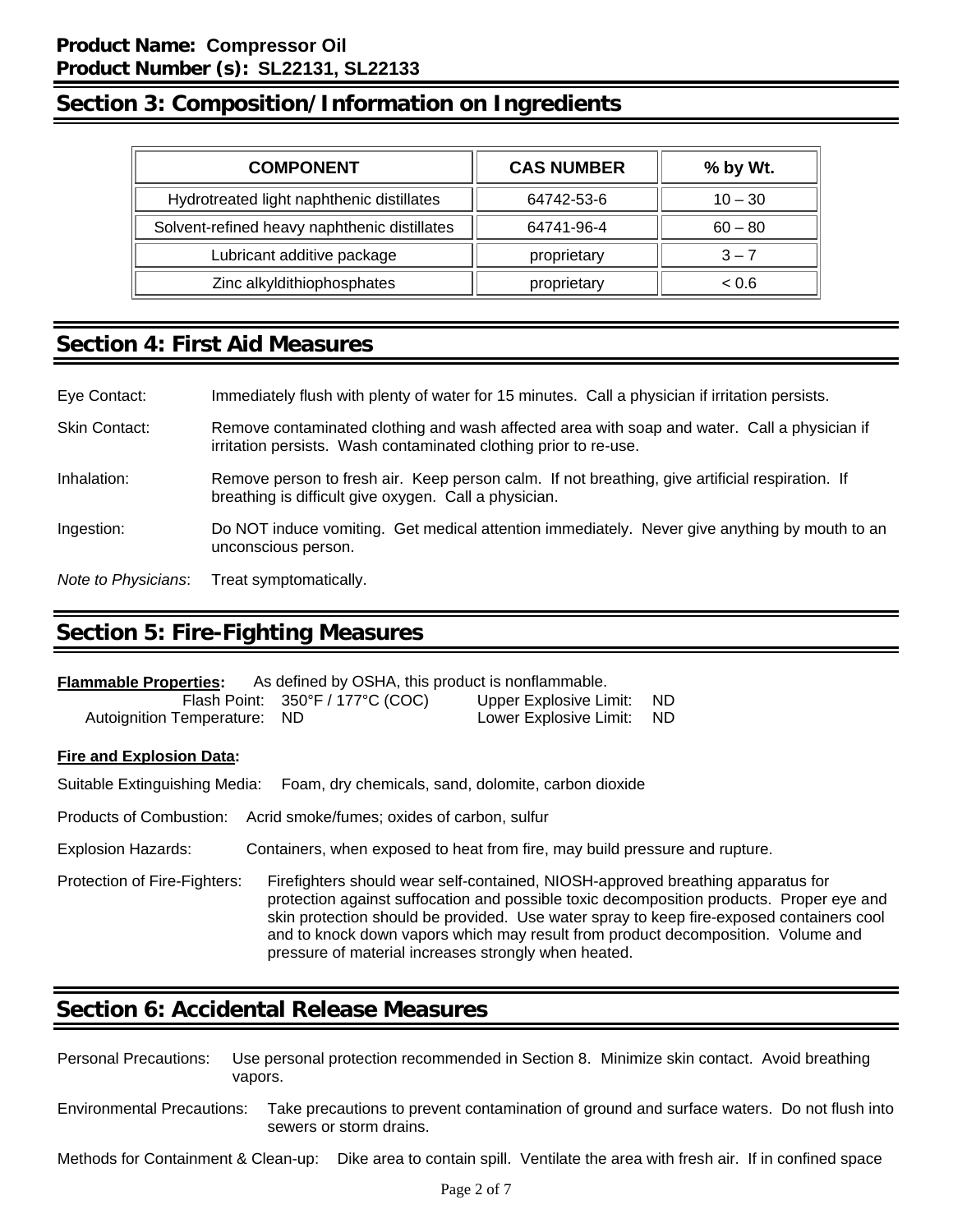or limited air circulation area, clean-up workers should wear appropriate respiratory protection. Recover or absorb spilled material using an absorbent designed for chemical spills. Place used absorbents into proper waste containers.

## **Section 7: Handling and Storage**

| <b>Handling Procedures:</b> | Do not reuse container. Keep container closed when not in use. Ventilate well and avoid<br>breathing vapors. Do not store or mix with strong oxidizers. Avoid strong heating. Keep away<br>from sparks and open flame. For product use instructions, please see the product label. |  |  |  |
|-----------------------------|------------------------------------------------------------------------------------------------------------------------------------------------------------------------------------------------------------------------------------------------------------------------------------|--|--|--|
| Storage Procedures:         | Store in a cool dry area out of direct sunlight. Containers should be tightly closed while in<br>storage. Keep away from sources of ignition. Store away from strong acids and oxidizers.                                                                                          |  |  |  |
| Aerosol Storage Level: NA   |                                                                                                                                                                                                                                                                                    |  |  |  |

**Section 8: Exposure Controls/Personal Protection** 

#### **Exposure Guidelines:**

|                                                                              | <b>OSHA</b> |             | <b>ACGIH</b> |             | <b>OTHER</b> |               |                   |
|------------------------------------------------------------------------------|-------------|-------------|--------------|-------------|--------------|---------------|-------------------|
| <b>COMPONENT</b>                                                             | TWA         | <b>STEL</b> | <b>TWA</b>   | <b>STEL</b> | <b>TWA</b>   | <b>SOURCE</b> | UNIT              |
|                                                                              |             |             |              |             |              |               |                   |
| Hydrotreated light naphthenic distillates                                    | 5           | <b>NE</b>   | 5            | <b>NE</b>   | <b>NE</b>    |               | mg/m <sup>3</sup> |
| Solvent-refined heavy naphthenic<br>distillates                              | 5           | <b>NE</b>   | 5            | NE          | <b>NE</b>    |               | mg/m <sup>3</sup> |
| Lubricant additive package                                                   | NE          | <b>NE</b>   | <b>NE</b>    | NE          | <b>NE</b>    |               |                   |
| Zinc alkyldithiophosphates                                                   | ΝE          | <b>NE</b>   | <b>NE</b>    | <b>NE</b>   | <b>NE</b>    |               |                   |
| N.E. - Not Established<br>$(s) -$ skin<br>$(c)$ – ceiling<br>$(v)$ – vacated |             |             |              |             |              |               |                   |

#### **Controls and Protection:**

| <b>Engineering Controls:</b>   | Area should have ventilation to provide fresh air. Local exhaust ventilation is generally<br>preferred because it can control the emissions of the contaminant at the source, preventing<br>dispersion into the general work area. Use mechanical means if necessary to maintain vapor<br>levels below the exposure guidelines. If working in a confined space, follow applicable OSHA<br>regulations.            |
|--------------------------------|-------------------------------------------------------------------------------------------------------------------------------------------------------------------------------------------------------------------------------------------------------------------------------------------------------------------------------------------------------------------------------------------------------------------|
| <b>Respiratory Protection:</b> | None required for normal work where adequate ventilation is provided. If engineering controls<br>are not feasible or if exposure exceeds the applicable exposure limits, use a NIOSH-approved<br>cartridge respirator with organic vapor cartridge. Air monitoring is needed to determine actual<br>employee exposure levels. Use a self-contained breathing apparatus in confined spaces and<br>for emergencies. |
| Eye/face Protection:           | For normal conditions, wear safety glasses. Where there is reasonable probability of liquid<br>contact, wear splash-proof goggles.                                                                                                                                                                                                                                                                                |
| <b>Skin Protection:</b>        | Use protective gloves such as nitrile or PVC. Also, use full protective clothing if there is<br>prolonged or repeated contact of liquid with skin.                                                                                                                                                                                                                                                                |

## **Section 9: Physical and Chemical Properties**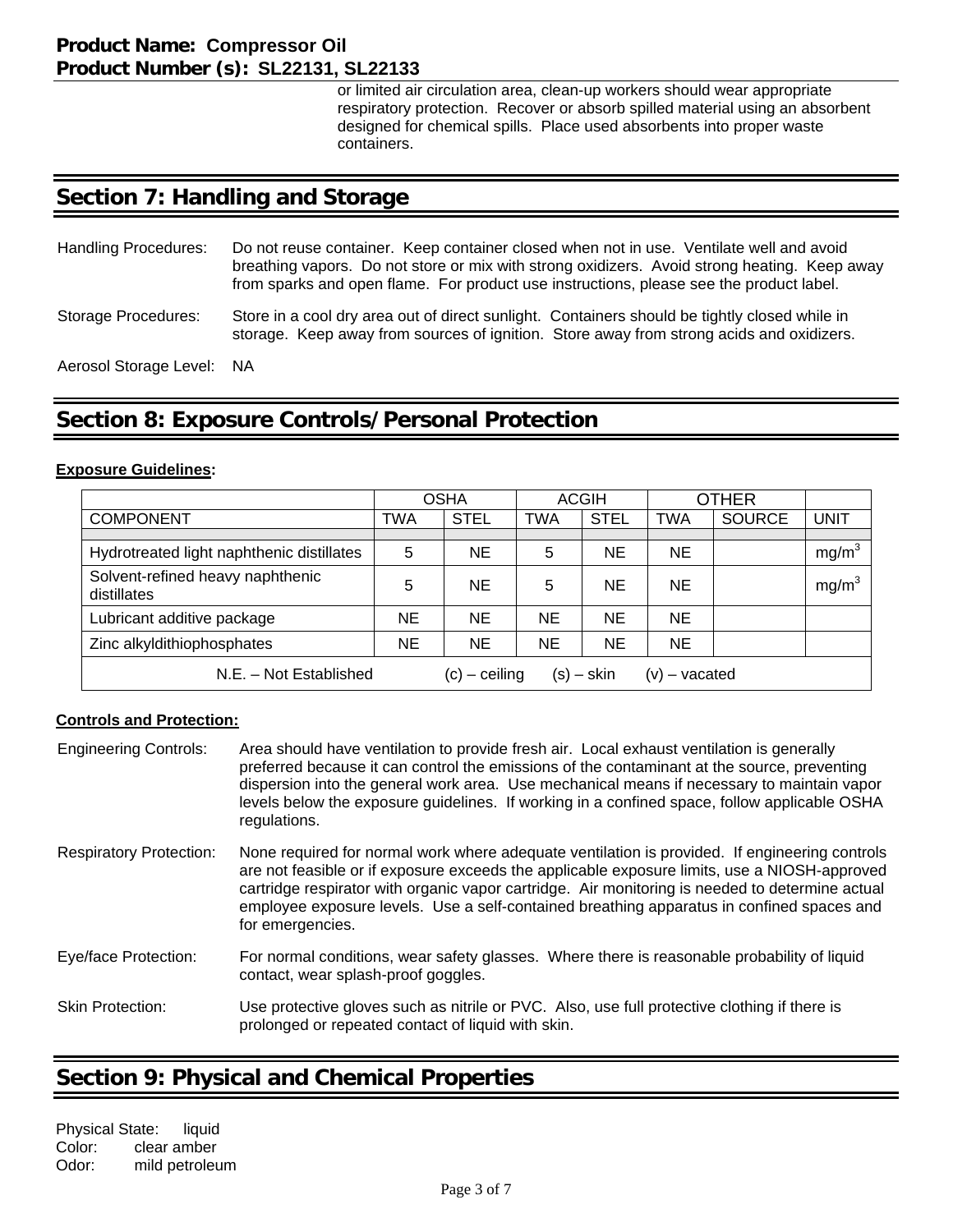|                                        | Product Number (S): SLZZT3T, SLZZT33 |         |    |          |   |
|----------------------------------------|--------------------------------------|---------|----|----------|---|
| Odor Threshold:                        | ND.                                  |         |    |          |   |
| Specific Gravity:                      | 0.91                                 |         |    |          |   |
| Initial Boiling Point:                 | ND.                                  |         |    |          |   |
| Freezing Point:                        | ND.                                  |         |    |          |   |
| Vapor Pressure:                        | $< 0.01$ mmHg @ 68°F / 20°C          |         |    |          |   |
| Vapor Density:                         | $(air = 1)$<br>> 5                   |         |    |          |   |
| Evaporation Rate:                      | very slow                            |         |    |          |   |
| Solubility:                            | insoluble in water                   |         |    |          |   |
| Coefficient of water/oil distribution: | <b>ND</b>                            |         |    |          |   |
| pH:<br>NA.                             |                                      |         |    |          |   |
| Volatile Organic Compounds:            | wt %: $0$                            | $q/L$ : | -0 | lbs/gal: | 0 |
|                                        |                                      |         |    |          |   |

## **Section 10: Stability and Reactivity**

Stability: Stable Conditions to Avoid: Sources of ignition, heat Incompatible Materials: Strong acids and oxidizers Hazardous Decomposition Products: Oxides of carbon, sulfur Possibility of Hazardous Reactions: No

## **Section 11: Toxicological Information**

Long-term toxicological studies have not been conducted for this product. The following information is available for components of this product.

#### **Acute Toxicity:**

| Component                        | Oral LD50 (rat) | Dermal LD50 (rabbit) | Inhalation LC50<br>(rat) |
|----------------------------------|-----------------|----------------------|--------------------------|
| Hydrotreated light naphthenic    | $> 5000$ mg/kg  | > 2000 mg/kg         | 2.18 mg/L/4H             |
| distillates                      |                 |                      |                          |
| Solvent-refined heavy naphthenic | No data         | No data              | No data                  |
| distillates                      |                 |                      |                          |
| Lubricant additive package       | No data         | No data              | No data                  |
| Zinc alkyldithiophosphates       | No data         | No data              | No data                  |

#### **Chronic Toxicity:**

|                                  | <b>OSHA</b> | <b>IARC</b> | <b>NTP</b> |                |            |
|----------------------------------|-------------|-------------|------------|----------------|------------|
| Component                        | Carcinogen  | Carcinogen  | Carcinogen | Irritant       | Sensitizer |
| Hydrotreated light naphthenic    | No.         | No          | No         | E &S           | No.        |
| distillates                      |             |             |            | (mild)         |            |
| Solvent-refined heavy naphthenic | No          | No          | No         | Unknown        | Unknown    |
| distillates                      |             |             |            |                |            |
| Lubricant additive package       | No          | No          | No         | <b>Unknown</b> | Unknown    |
| Zinc alkyldithiophosphates       | No          | No          | No         | Unknown        | Unknown    |
|                                  |             |             |            |                |            |

E – Eye S – Skin R - Respiratory

Reproductive Toxicity: No information available Teratogenicity: No information available Mutagenicity: No information available Synergistic Effects: No information available Other: IARC has determined in reviewing cancer prevalence of exposed workers that the carcinogenic activity of refined oils is related to the severity of processing of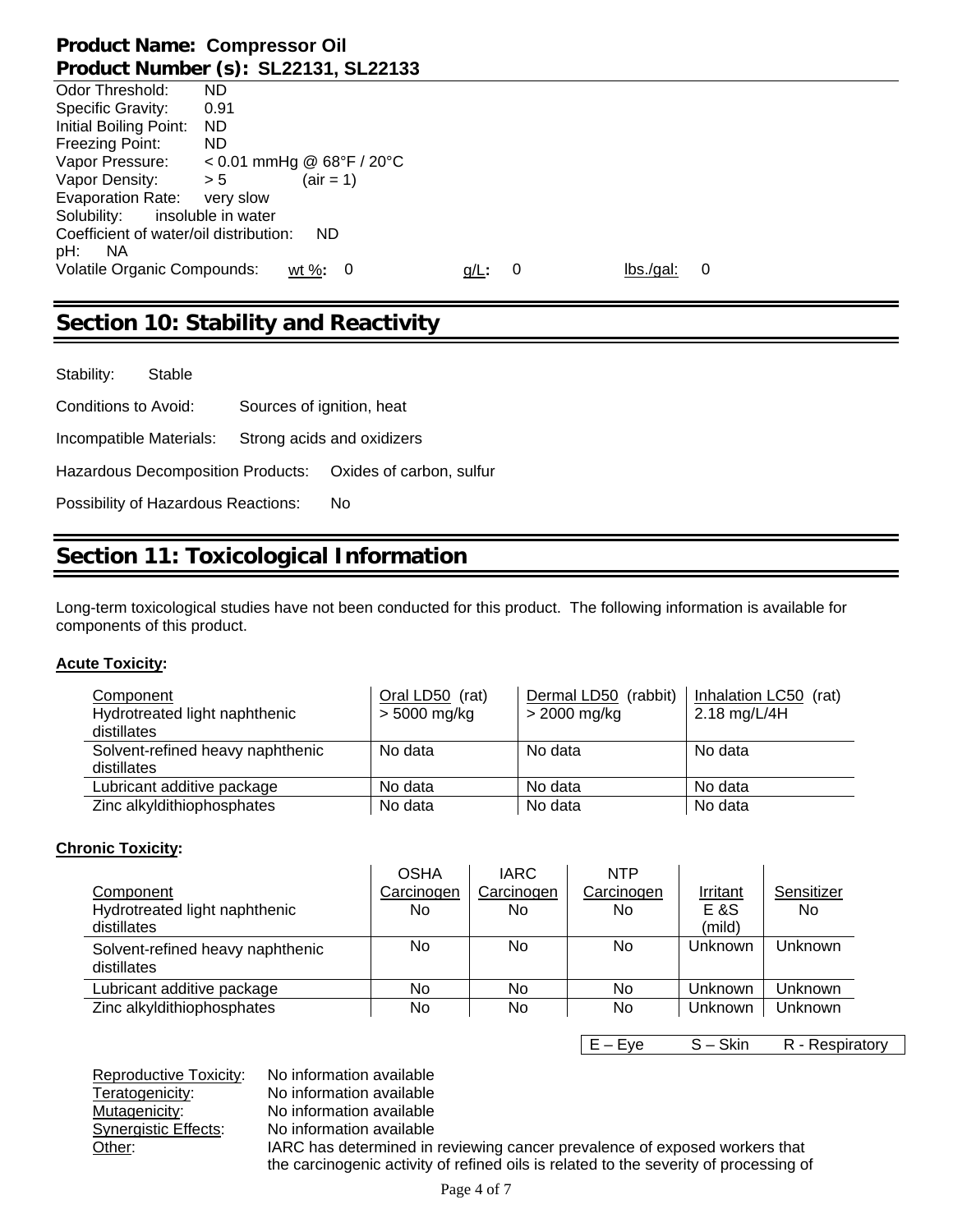the base oil. The base oils in this product contain < 3% DMSO Extractable total polycyclic aromatic compound (PAC) per IP 346.

## **Section 12: Ecological Information**

Ecological studies have not been conducted for this product. The following information is available for components of this product.

| Ecotoxicity:                    | No information available |                          |  |
|---------------------------------|--------------------------|--------------------------|--|
| Persistence / Degradability:    |                          | No information available |  |
| Bioaccumulation / Accumulation: |                          | No information available |  |
| Mobility in Environment:        |                          | No information available |  |

## **Section 13: Disposal Considerations**

#### **Waste Classification:** This product is not a RCRA hazardous waste as packaged. (See 40 CFR Part 261.20 – 261.33) Used oil should be collected and handled in accordance with 40 CFR Part 279. Used oil that is mixed with hazardous waste may be subject to regulation as hazardous. Empty containers may be recycled.

All disposal activities must comply with federal, state, provincial and local regulations. Local regulations may be more stringent than state, provincial or national requirements.

## **Section 14: Transport Information**

US DOT (ground): Not Regulated

ICAO/IATA (air): Not Regulated

IMO/IMDG (water): Not Regulated

Special Provisions: None

## **Section 15: Regulatory Information**

#### **U.S. Federal Regulations:**

Toxic Substances Control Act (TSCA): All ingredients are either listed on the TSCA inventory or are exempt.

Comprehensive Environmental Response, Compensation and Liability Act (CERCLA): Reportable Quantities (RQ's) exist for the following ingredients: None

 **Spills or releases resulting in the loss of any ingredient at or above its RQ require immediate notification to the National Response Center (800-424-8802) and to your Local Emergency Planning Committee.** 

Superfund Amendments Reauthorization Act (SARA) Title III: Section 302 Extremely Hazardous Substances (EHS): None

| Section 311/312 Hazard Categories: | Fire Hazard         | No. |
|------------------------------------|---------------------|-----|
|                                    | Reactive Hazard     | No. |
|                                    | Release of Pressure | No. |
|                                    | Acute Health Hazard | No. |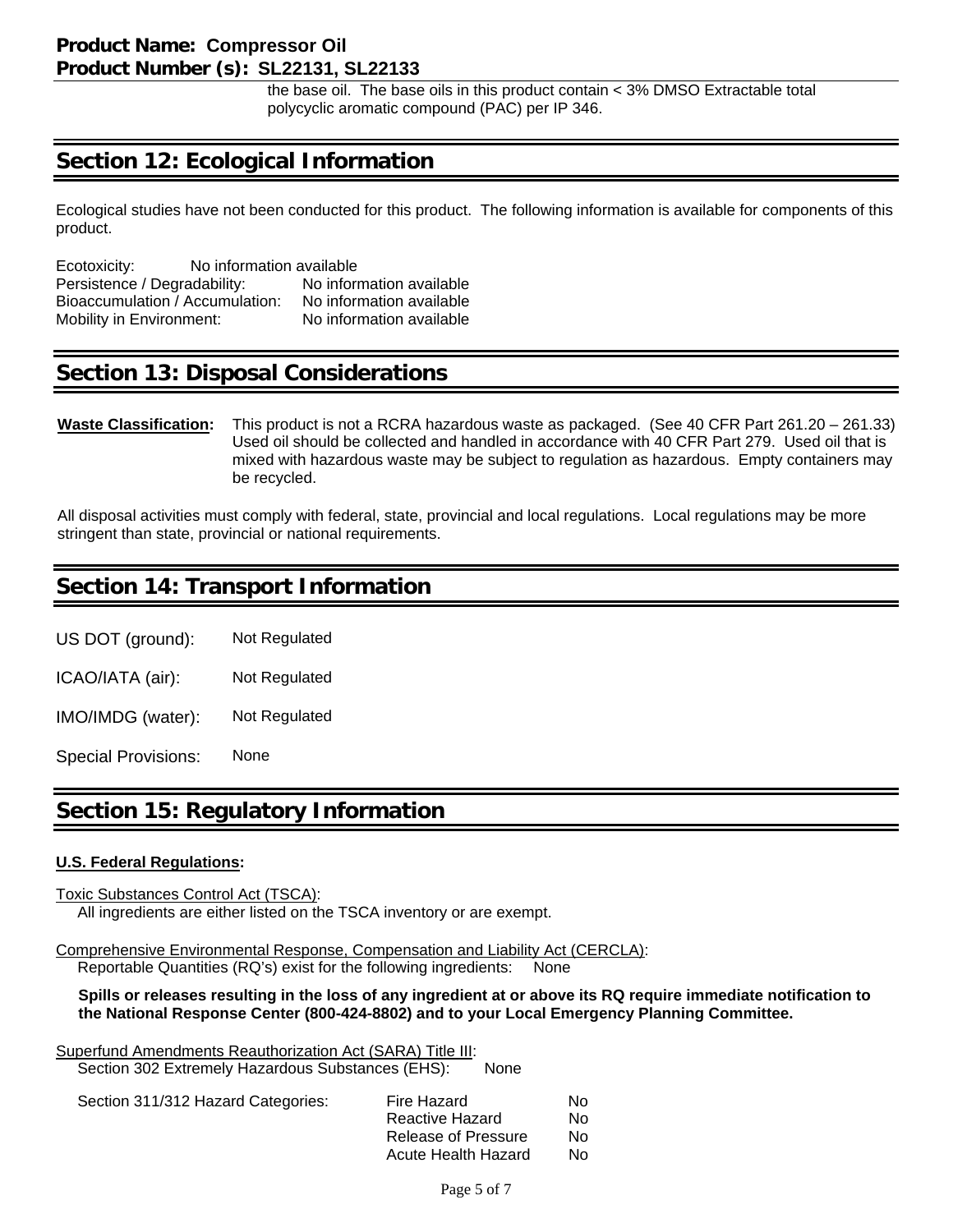Chronic Health Hazard No

 Section 313 Toxic Chemicals: This product contains the following substances subject to the reporting requirements of Section 313 of Title III of the Superfund Amendments and Reauthorization Act of 1986 and 40 CFR Part 372: Zinc alkyldithiophosphates (zinc compounds): < 0.6%

Clean Air Act:

Section 112 Hazardous Air Pollutants (HAPs): None

#### **U.S. State Regulations:**

California Safe Drinking Water and Toxic Enforcement Act (Prop 65):

 This product may contain the following chemicals known to the state of California to cause cancer, birth defects or other reproductive harm:

None

Consumer Products VOC Regulations: This product is not regulated.

#### State Right to Know:

| New Jersey:    | 64742-53-6, zinc compounds |
|----------------|----------------------------|
| Pennsylvania:  | zinc compounds             |
| Massachusetts: | 64742-53-6                 |
| Rhode Island:  | None                       |

#### **Canadian Regulations:**

Controlled Products Regulations:

 This product has been classified in accordance with the hazard criteria of the Controlled Products Regulations and the MSDS contains all the information required by the Controlled Products Regulations.

WHMIS Hazard Class: None

Canadian DSL Inventory: All ingredients are either listed on the DSL Inventory or are exempt.

#### **European Union Regulations:**

RoHS Compliance: This product is compliant with Directive 2002/95/EC of the European Parliament and of the Council of 27 January 2003. This product does not contain any of the restricted substances as listed in Article 4(1) of the RoHS Directive.

**Additional Regulatory Information:** None

## **Section 16: Other Information**

| HMIS <sup>®</sup> (II) |   |  |
|------------------------|---|--|
| <b>Health:</b>         |   |  |
| <b>Flammability:</b>   |   |  |
| <b>Reactivity:</b>     | 0 |  |
| PPE:                   | R |  |

Ratings range from 0 (no hazard) to 4 (severe hazard)

Prepared By: Michelle Rudnick<br>CRC #: 720040 720040 Revision Date: 03/27/2015